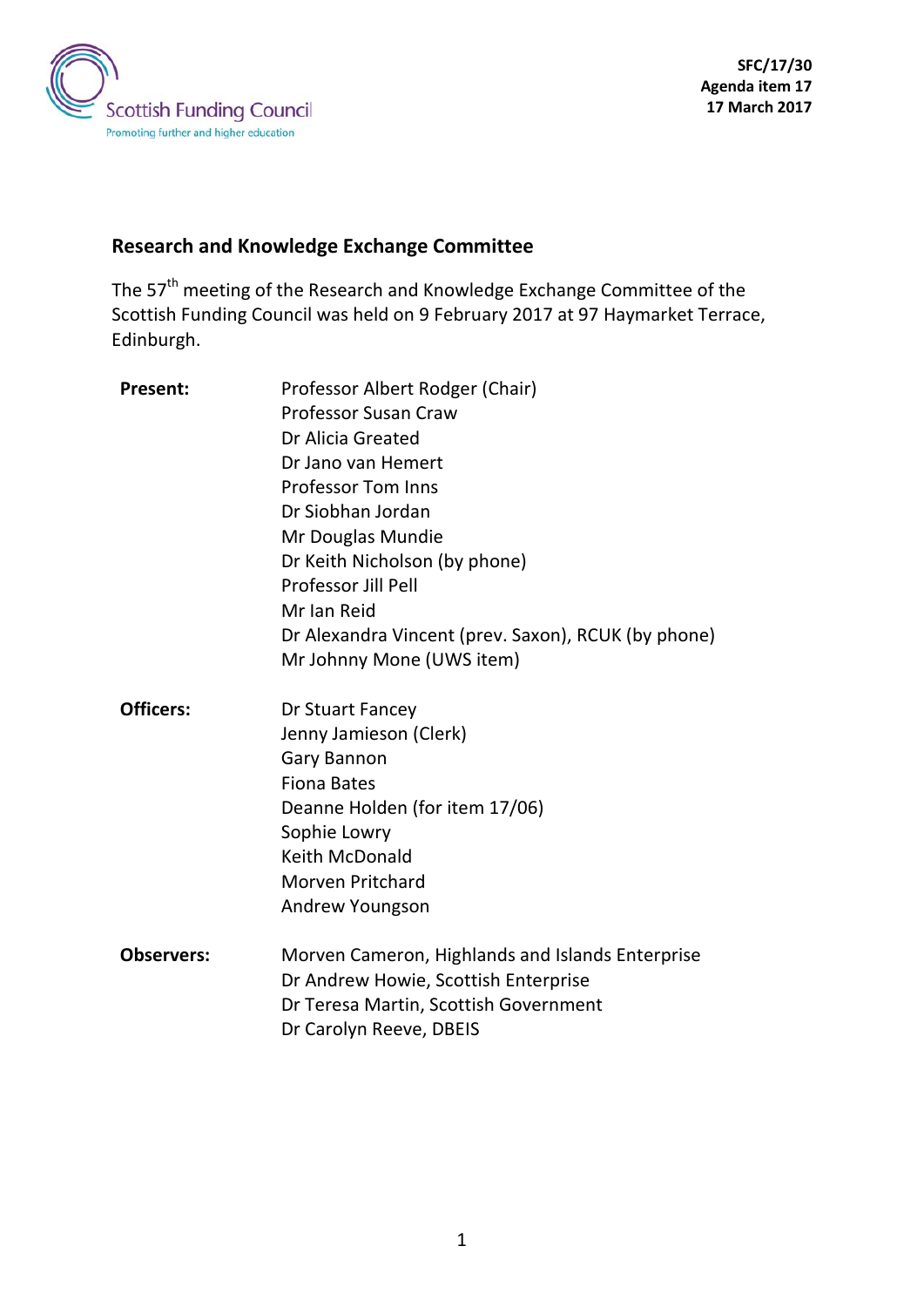### **17/01 Chair's business**

Apologies had been received from Ms Audrey Cumberford, Professor David Cumming, Professor Jonathan Seckl, Mr Roddy Macdonald and Professor Sir Tim O'Shea.

The Chair welcomed Tom Inns, Director at Glasgow School of Art and Alicia Greated, Director of Research & Enterprise, Heriot-Watt University as new members of the Committee. The Committee congratulated Professor Jill Pell from the Institute of Health and Wellbeing at the University of Glasgow on her CBE for services to public health research in the 2017 honours list. The Chair noted the appointment of Sir Mark Walport as the first CEO of the new body UKRI with Sir John Kingman continuing as interim-Chair.

The Chair introduced Johnny Mone, Head of Enterprise Services from UWS who would speak to the UIF item.

The Chair advised the Committee that meeting papers would be sent out a week before the meeting and that the action tracker was to be reinserted for the next meeting.

#### **17/02 Director's update**

The Director provided the committee with a general update on executive business. The procurement phase had begun for the innovation support programme for the creative industries. The executive was intending to brief Council at their May meeting on progress from the Reid Review. The executive would report at the next meeting on progress on the concordat on open research data, which Universities Scotland have agreed SFC should be advised to sign.

#### **17/03 Minutes of previous meeting 24 November 2016 (RKEC/16/Min4)**

The minute from the previous meeting was agreed.

#### **17/04 University Innovation Fund 2017/18 (RKEC/17/01)**

Keith McDonald provided an introduction to the paper. The paper invited the Committee to consider the SFC executive's assessment of the AY2017-18 University Innovation Fund (UIF) submissions received in response to the outcomes set for AY2017-20 and agree recommendations to Council on the allocation of UIF funding in AY2017-18.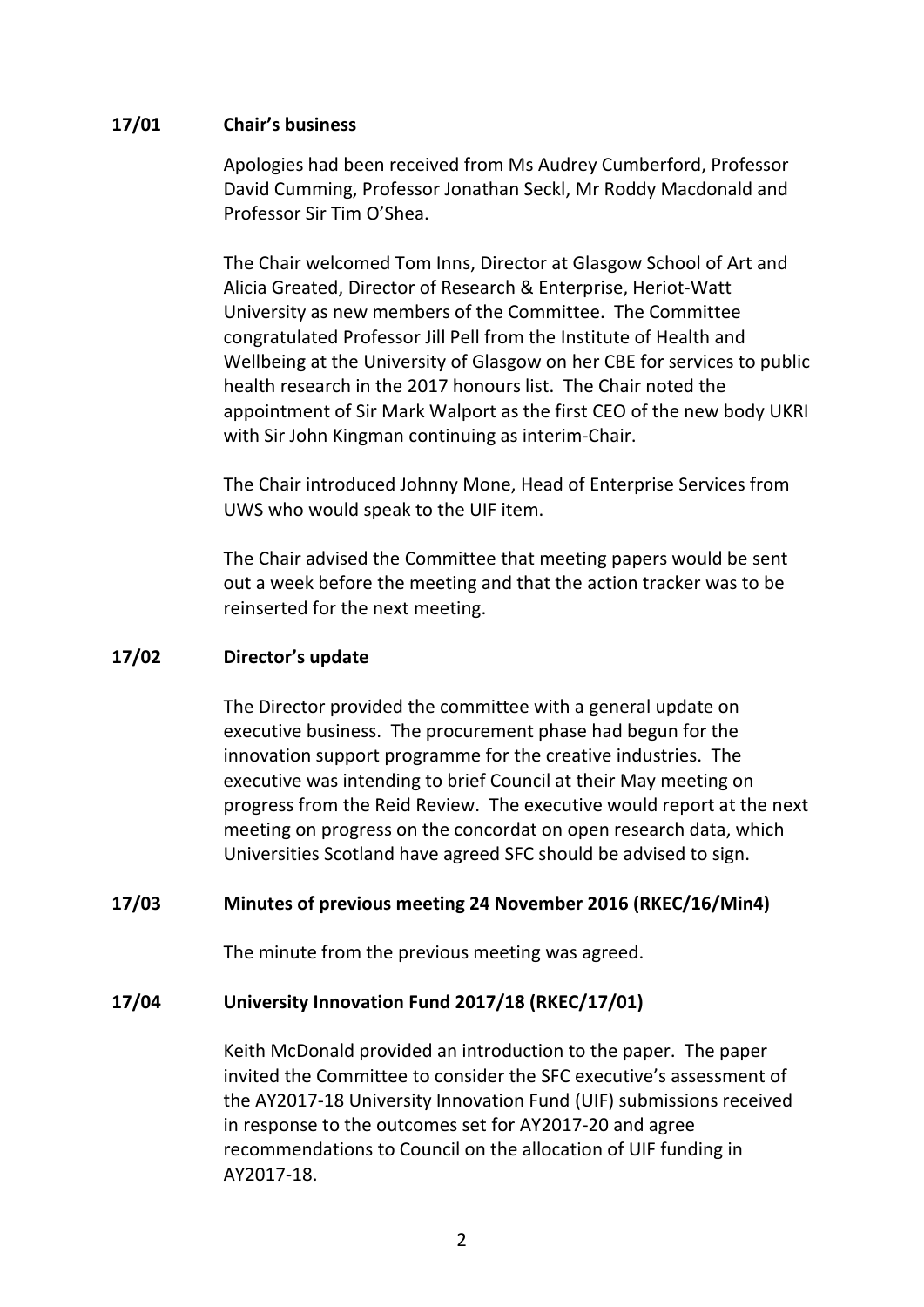The Committee commended Keith McDonald in his approach to this piece of work over the last few months and described his work as exemplary. The Committee noted the collaborative nature of the project and how the Fund brings closer alignment between institutional objectives and national objectives. Achieving a balanced approach to how individual and sector progress was evaluated would be vital in producing a meaningful evaluation.

The Committee discussed how the evaluation could feedback into the process of informing the distribution of grant. There were potentially two feedback loops for the UIF: feedback from individual institutions and capturing the contribution that UIF is making at a national level. The Committee noted that whilst each institution's operational approach would be different, the concept of collaboration had been embraced by all institutions in their submissions and establishing milestones would support good governance.

The committee noted that the US RCDG was driving a collaborative approach that was expected to be robust in its delivery. However, it was suggested that additional resource may be required to support effective coordination and reporting at a national level.

The executive **agreed** to circulate the final versions of the submission documents to the Committee – noting these would be published following the final funding allocations in March/April 2017.

The Committee **agreed** the recommendations of the executive for the allocation of the UIF funding in AY2017/18.

#### **17/05 College Innovation Action Plan (RKEC/17/02)**

Douglas Mundie provided an introduction to the paper which included the college innovation paper that was presented to Council on 16 December 2016. The paper invited the Committee to:

- Endorse the College Innovation Action Plan developed by the College innovation Working Group (CIWG)
- Advise the executive as to what areas of work or specific actions should be prioritised if necessary
- Highlight further opportunities for development or other actions that might flow from the College Innovation Action plan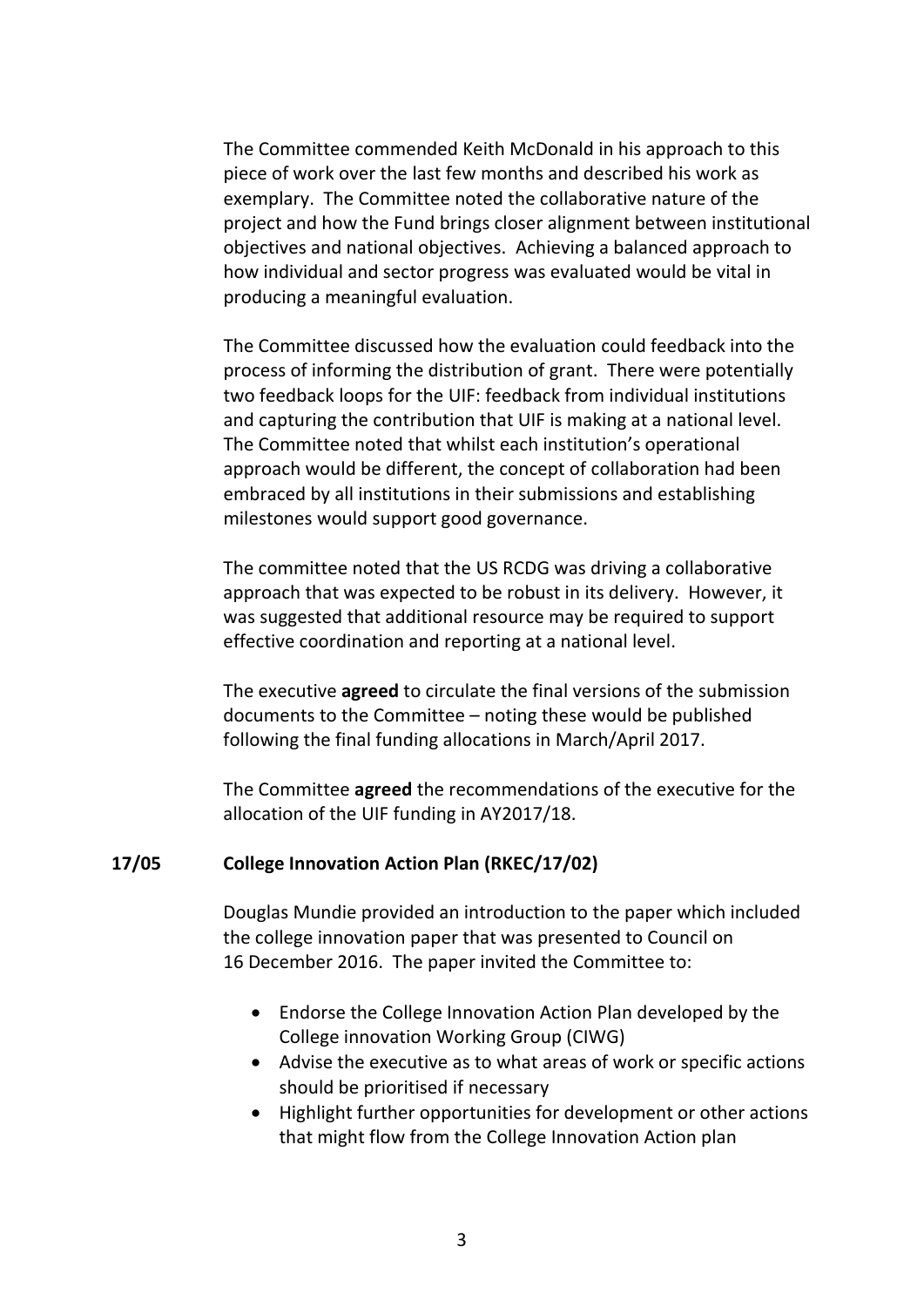• Advise the executive as to how RKEC wish this work to continue, i.e. the continuation of the CIWG or further reporting to RKEC and Council.

An update would be provided to Council in November 2017.

It was noted that the Minister for Further Education, Higher Education and Science had expressed her support in Parliament for the college sector playing a bigger role in the innovation ecosystem. The Committee noted the deadlines contained within the report and the challenging timeframe for delivery of the action plan. The Working Group would be working with individual colleges on evidence gathering, including case studies, as part of this process. Some Innovation Centres would be able to feed into the process easier than others. The Committee discussed the need for both FE and HE to work collaboratively together to support a sustainable increase in business innovation activity.

The committee **agreed** to endorse the action plan and agreed that a further update would be provided to the committee in June 2017.

# **17/06 Phase 2 of Scottish Government's review of the Enterprise and Skills agencies – innovation action plan and work stream (RKEC/17/03)**

Stuart Fancey provided an introduction to the paper. The paper invited the Committee to:

- Discuss the potential for simplifying the provision of innovation support by the bodies SFC supports, as viewed by businesses
- Consider the extent to which it feels the activities of the Funding Council and academic institutions can deliver the aspirations in the Innovation Action Plan and to identify where SFC could contribute more, in partnership with the other enterprise and skills agencies
- Consider recommending that Scottish Government recognises the growing contribution of the college sector to innovation support, in SMEs in particular, and SFC's developing work in supporting the colleges to do this even more.

The Committee noted that the Phase 1 report from the Scottish Government's Enterprise and Skills Review had been published on 25 October 2016.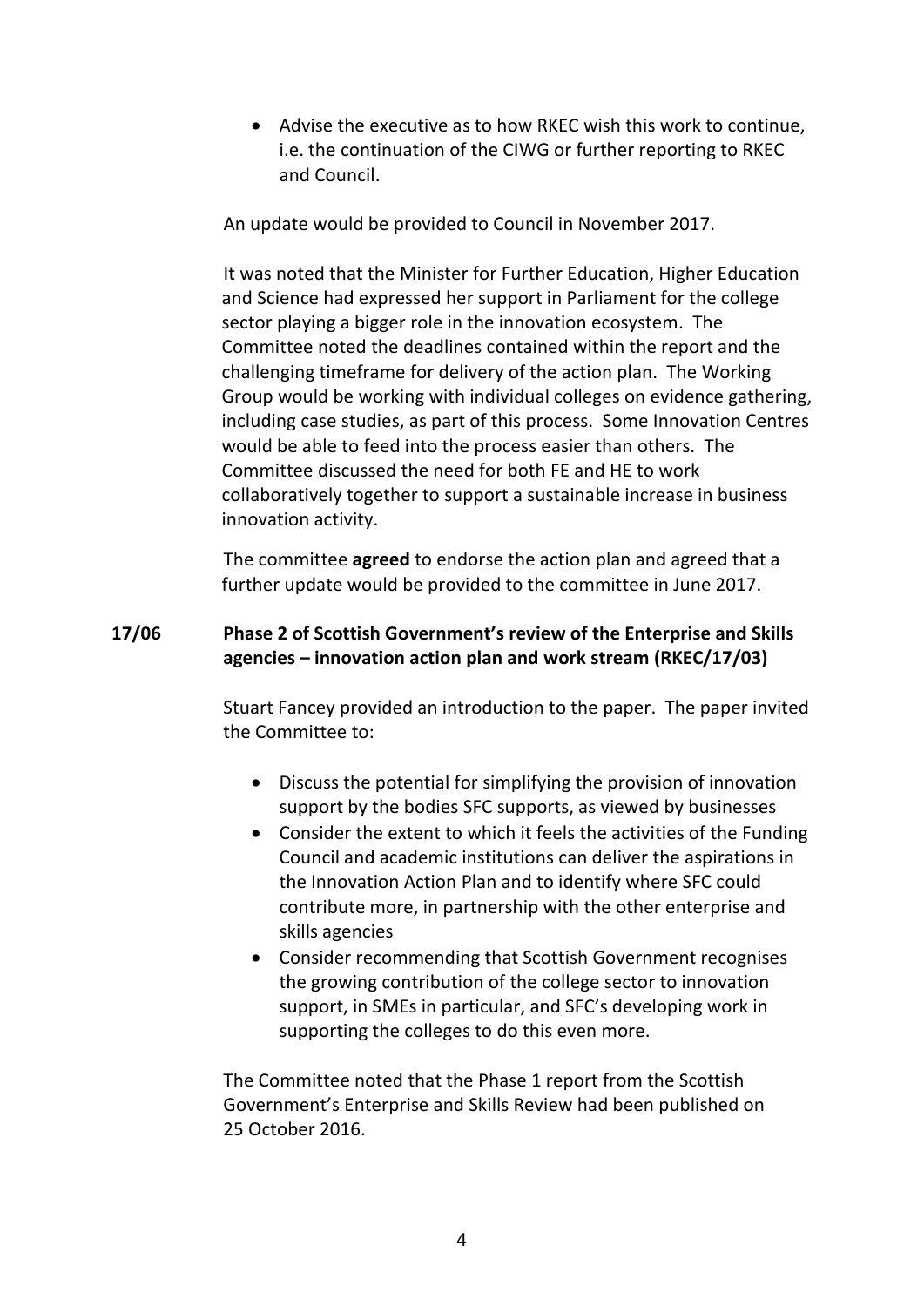The committee discussed the potential for examining the operation and behaviour of the participant bodies in the innovation support landscape, recognising that the reduction of clutter might not be most effectively done by reducing the number of actors. It may be sufficient, and appropriate, to better organise access to the existing suite of support.

Drawing on the widest possible inputs in considering the possibility for improving the innovation support system will increase the chance of progress, the inputs should extend to the Can Do Innovation Forum and as many others as practical.

The system of support for entrepreneurial graduates seeking to develop business ideas is itself a complex one and merits its own examination to optimise it, in the interest of the entrepreneurs.

The Committee discussed the work beyond the action plan and that a strategy would need to be drafted that took thinking beyond current fora considering this activity such as the Can Do Innovation Action Plan.

### **17/07 UK Industrial Strategy (RKEC/17/04)**

Keith McDonald provided an introduction to the paper. The paper invited the Committee to:

- To discuss the UK government's green paper 'Building our Industrial Strategy'
- To advise SFC on whether it should respond to the consultation and, if so, to advise on our response.

Carolyn Reeve gave a presentation on the main aims of the UK Industrial Society and the ten pillars that the strategy is structured around. The Committee noted the importance of prioritising and positioning Scotland on the landscape.

The committee **agreed** that SFC should respond formally to the report. The Executive would decide on next steps and advise the Committee.

# **17/08 HIE Research Strategy (RKEC/17/05)**

Morven Cameron provided an introduction to the paper. The paper invited the Committee to note the desire to review and revise the agencies' existing relationship and engagement activities in relation to the Joint Strategic Framework.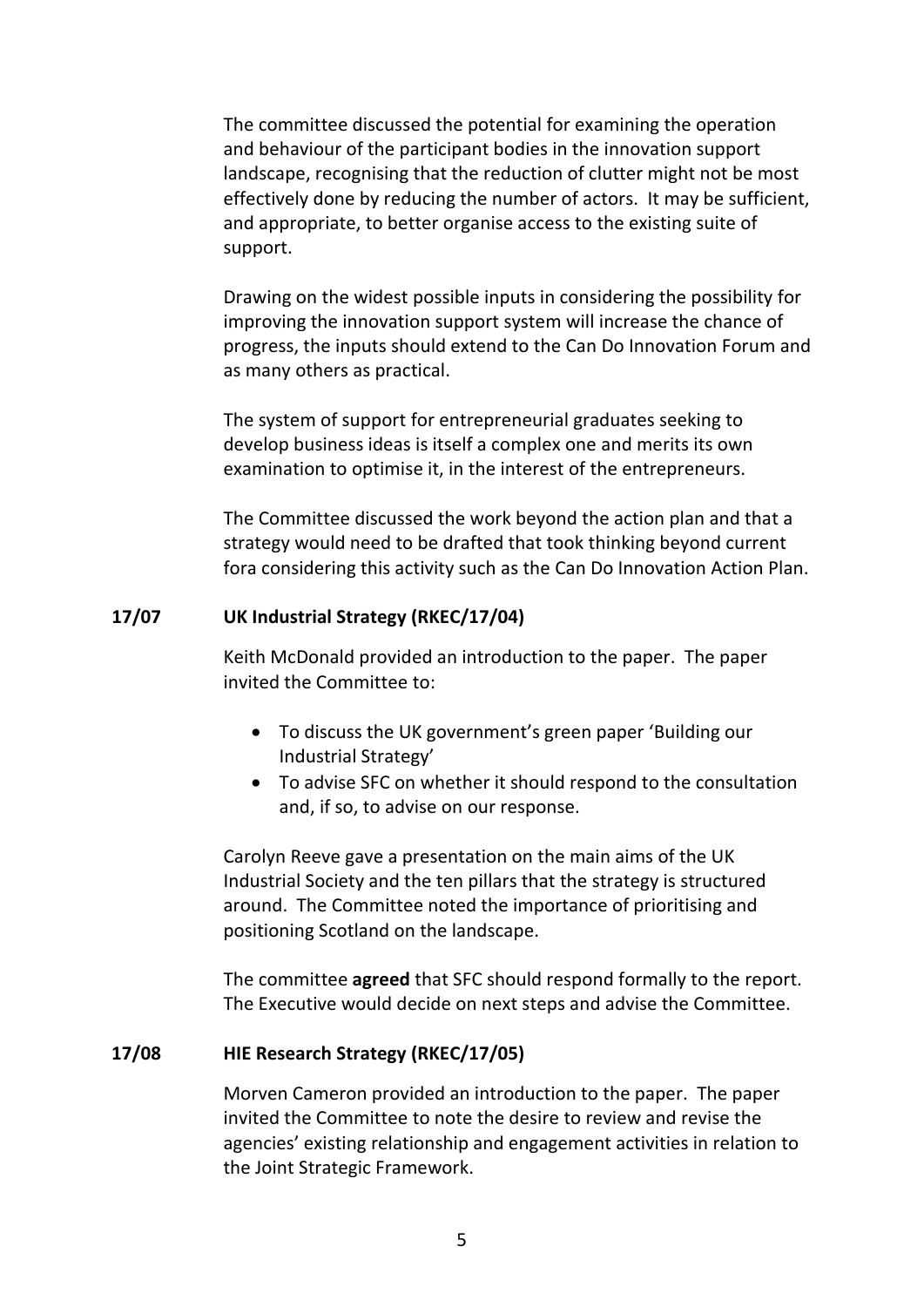The Committee noted that as a result of the Joint Strategic Framework, there was now an increase in university and interface presence at key sites and across activity. The Committee acknowledged that HIE should be congratulated for this exciting initiative and that the approach could be replicated elsewhere.

## **17/09 Supporting entrepreneurship activities in Scottish HEIs (oral)**

Ian Reid gave a presentation to the Committee on this topic.

The Committee **agreed** that Ian Reid would bring a paper to the June meeting.

### **17/10 Impact review: Scottish Institute for Policing Research (RKEC/17/06)**

Deanne Holden provided an introduction to the paper. The paper invited the Committee to:

- Consider the findings of the impact review
- Identify and discuss lessons for future policy developments.

The Committee noted the breadth and success of the initiative and asked that this be formally recorded in the minute. A communication strategy would be developed to promote research findings to a wider audience and to open resources to the public.

# **17/11 Joint meeting with Universities Scotland RKEC, 9th May 2017 (RKEC/17/07)**

The Chair provided an introduction to the paper. The paper invited the Committee to:

- Note the minute from the joint meeting held in April 2016
- Discuss the proposed themes from Universities Scotland and propose items.

The Committee agreed the items proposed by Universities Scotland and agreed that the Committee propose 'Research Excellence' as an additional SFC item.

# **17/12 Forward agenda (RKEC/17/08)**

The Chair provided an introduction to the paper. The paper invited the Committee to: